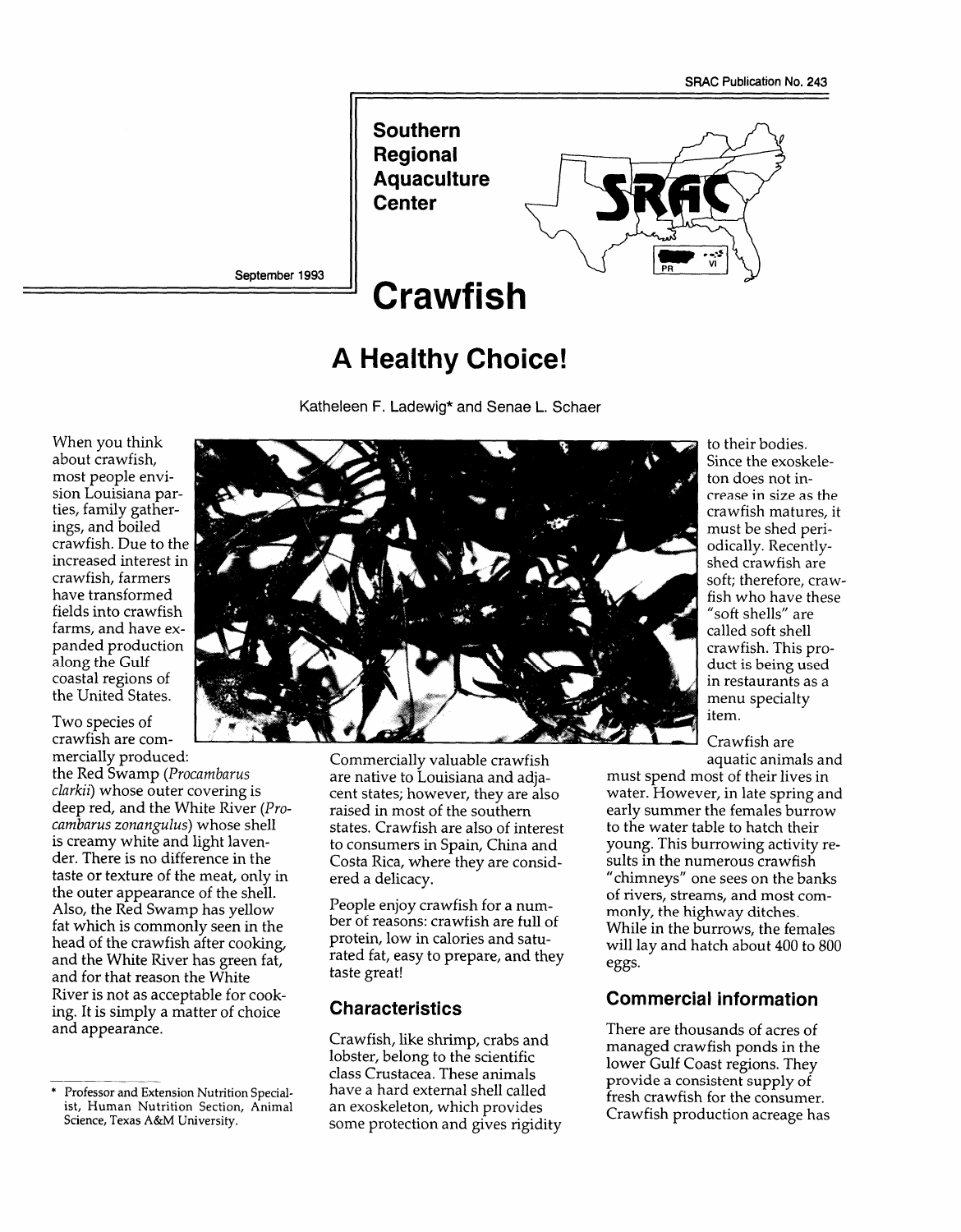increased to about 160,000 acres in Texas, Mississippi, Florida and Louisiana, with most of the acreage found in Louisiana. Overall U.S. aquaculture production of fish and shellfish increased from 203 million pounds in 1980 to some 762 million pounds in 1990. It is estimated that by the year 2000, that figure will reach 1.26 billion pounds. Countries such as Costa Rica and Sweden are beginning to produce crawfish with U.S. help. The Swedish market demand is creating international appeal for crawfish.

### **Forms available**

The most important aspect of crawfish farming is how you, the consumer, can get this low-fat product to your table. There are three forms of crawfish available to the consumer:

- 1. whole/live crawfish in sacks;
- 2. whole, cooked and seasoned crawfish purchased at the local supermarket (fresh/frozen); and
- 3. peeled tail meat purchased in fresh or frozen packages.

## **Purchasing**

It takes approximately seven pounds of live crawfish to yield one pound of peeled tails. Large, mature crawfish have a lower yield of meat per pound than immature crawfish. Immature crawfish are young and full of tail meat. As a crawfish matures and gets older, the percentage of tail meat to total body weight decreases. Therefore, when purchasing crawfish one is easily misled by the motto: "bigger is better."

One should plan on purchasing three to four pounds of live crawfish per person per meal, and one pound of fresh or frozen tails to feed three.

## **Nutritional information**

People are eating crawfish because they taste great, but health is also a factor that should be included in the decision to eat crawfish. Low

in fat and calories, high in protein and minerals, crawfish can be included in the diet of anyone who is concerned about cholesterol, fat or calories.

Crawfish are high in vitamins including A,  $B_6$  and  $B_{12}$ , Biotin and Niacin, and a good source of calcium, phosphorus, iron and protein.

Although crawfish, along with lobster and shrimp, tend to be higher in cholesterol than most other shellfish, a 3 1/2-ounce serving provides about one-half of the daily recommended allotment for cholesterol by the American Heart Association. In fact, studies have shown that blood cholesterol levels are affected more by the saturated fat in your diet than the cholesterol you eat. Although crawfish may be somewhat high in cholesterol, it is extremely low in fat, and has not been shown to raise blood cholesterol levels.

## **The Food Guide Pyramid**

Americans are always searching for a healthy diet. Eating healthy has been made easier with the help of the USDA's Food Guide Pyramid.

The food pyramid visually guides consumers to eat a variety of



healthy foods while avoiding excessive fats and sugars. The Food Guide Pyramid suggests 2-3 servings per day from the Meat, Poultry, Fish and Dry Beans Group. Crawfish are an excellent choice from this group and also add variety to the diet.

Crawfish are high in protein, and low in fat and sodium. Crawfish are well within the 300-milligram daily limit of cholesterol recommended by the American Heart Association and the National Academy of Sciences. In fact, crawfish provide just a fraction of what is recommended for fat and saturated fat.

## **Handling**

### **Live whole crawfish**

- Crawfish are fragile products because of their shell covering. They should be treated gently in order to reach the restaurant or consumer in perfect condition. Some use the phrase that the bags or sacks of crawfish should be carried just like one would carry an infant.
- Crawfish need gentle care; therefore, when setting the sack down be sure that it is not dropped, and that the whole sack reaches the ground at the same time. Crawfish sacks should not be stacked more than three sacks high.
- Live crawfish must be refrigerated or lightly iced until they are prepared.
- **If transporting the product in a** cooler make sure the lid is left slightly open to allow the crawfish to have oxygen. Sprinkle water on the crawfish to keep them moist in the cooler.

The crawfish will stay alive for approximately 24 hours, but must be prepared as soon as possible.

### **Crawfish tail meat**

- should be held at 32 to  $35^{\circ}$ F;
- should be used within 1 or 2 days or frozen.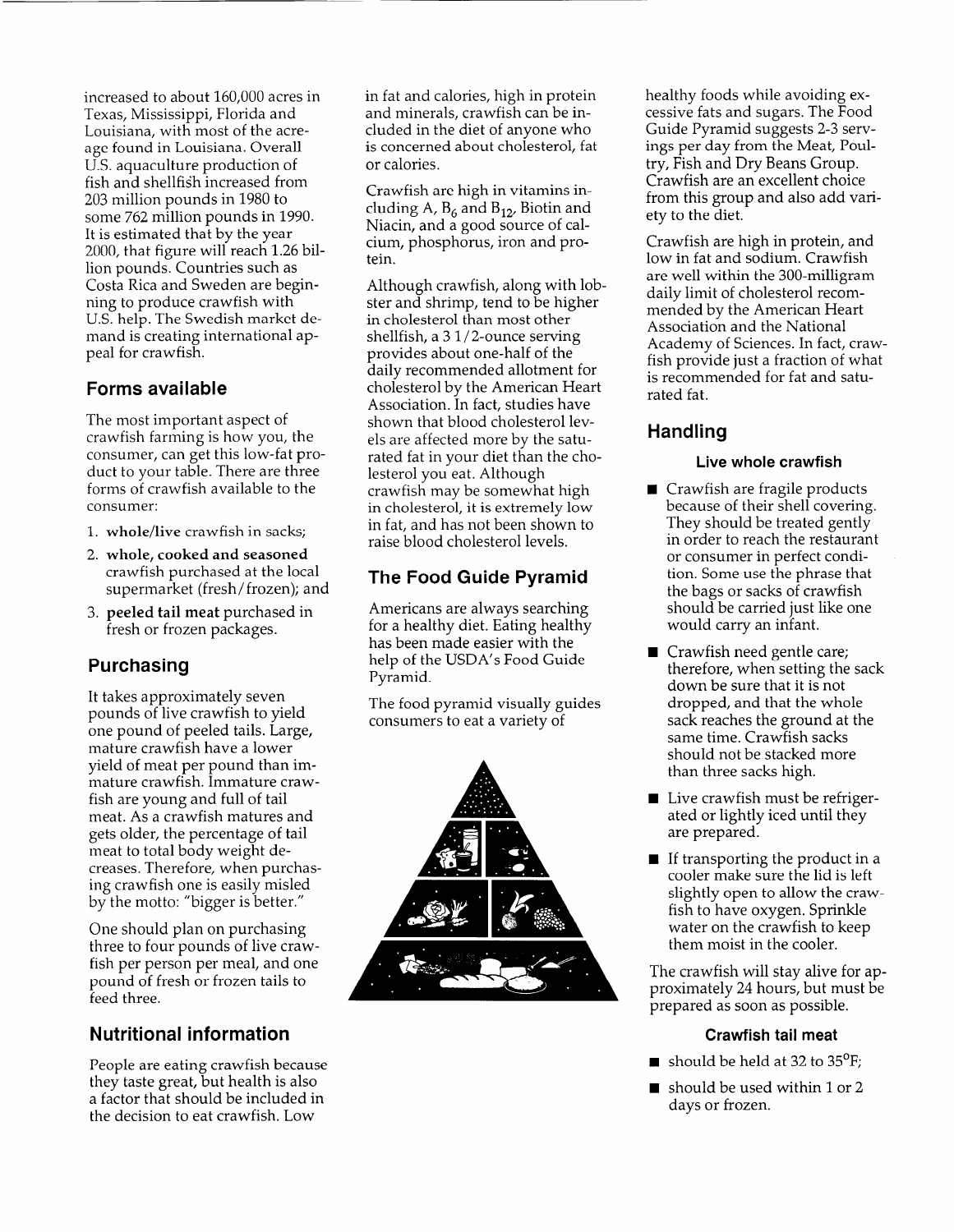### **Care at home - before preparation**

Live crawfish should be kept at 42 to 45° F until preparation. Live crawfish kept lower than 38° F will die because their gills will frost over.

### **Care at home - after preparation**

Boiled and prepared crawfish dishes should be refrigerated at 40° F or below until they can be reheated.

| <b>Nutritional Values of 3-Ounce</b><br><b>Serving of Crawfish</b> |
|--------------------------------------------------------------------|
| 23.92 g                                                            |
| 1.35 g                                                             |
| 0.00                                                               |
| 114.00                                                             |
| 178.00 mg                                                          |
|                                                                    |

## **Conclusion**

People are eating more crawfish, because they taste great and are a healthy food. Low in fat and calories, high in protein and minerals, crawfish can be included as a tasty meal in anyone's diet. If they did not taste so good, no amount of health or consumer information could persuade people that crawfish make a meal low in fat, high in protein, and a great way to maintain a healthy heart and life.

Crawfish are easy to prepare, great at parties, and allow everyone to experience a little of that famous "cajun magic."

## **Recipes**

## **Boiled Crawfish**

### Serves 10-12

When boiling crawfish you can use a large boiling pot that is usually heated by a butane flame for outdoor gatherings, or you can use the stove top and a large, deep pot for indoor cooking. For a 40- to 50-pound sack of crawfish, fill an 18- to 20-gallon pot with about 10 gallons of water.

Option 1: Add 1 1/2 (16 oz.) boxes of salt, one half bulb of garlic, and 3 tablespoons of cayenne pepper.

Option 2: Add 1 1/2 (16 oz.) boxes of salt, 3 lemons cut in half, 3 or 4 onions cut in half, 3 tablespoons red pepper and 2 tablespoons black pepper (optional).

Option 3: Add 2 or 3 boxes dried crab boil mix or 2 or 3 bottles liquid crab boil and garlic.

For each of these options, bring water/spice solution to a boil; add crawfish. Simmer for about 10 minutes, turn off heat and let stand 6 to 10 minutes to soak up seasonings. Use a basket or strainer to remove crawfish quickly so they do not overcook.

After the crawfish have been removed from the water, try boiling ears of corn cut in half and small new potatoes for side dishes. The corn and potatoes soak up the seasonings and provide a spicy meal. Boil the potatoes 15 to 20 minutes and corn about  $5$  to 10 minutes.

Alternative Method: Boil the crawfish in about 10 gallons of water. Add the seasoning after the crawfish is boiled. Season the boiled crawfish by sprinkling a mixture of salt and cayenne pepper (amounts according to your preference) on the boiled crawfish and vegetables.

## **Crawfish Etouffee**

Serves 8

1 tablespoon oil 11/2 cup chopped celery<br>
1 cup chopped onions the contract of the contract of the contract of the contract of the contract of the contra<br>
1 cup chopped onions the contract of the contract of the contract o  $1/4$  cup chopped bell pepper  $1/2$  cup water 2 cloves garlic, minced (optional)

2 pounds peeled crawfish tails

2 tablespoons cornstarch 2 tablespoons minced green onions 2 tablespoons minced parsley

Heat oil in a pot. Add onions, bell pepper, garlic and celery. Cook until soft. Add tails, and cook over medium heat for 5 to 10 minutes, stirring often. Add 1/2 cup water, bring to a boil, and simmer for 15 minutes. Stir occasionally.

Dissolve cornstarch in remaining 1/2 cup water; add to mixture, stirring until smooth. Add green onions and parsley and simmer 10 minutes, covered. Serve over hot, fluffy rice.